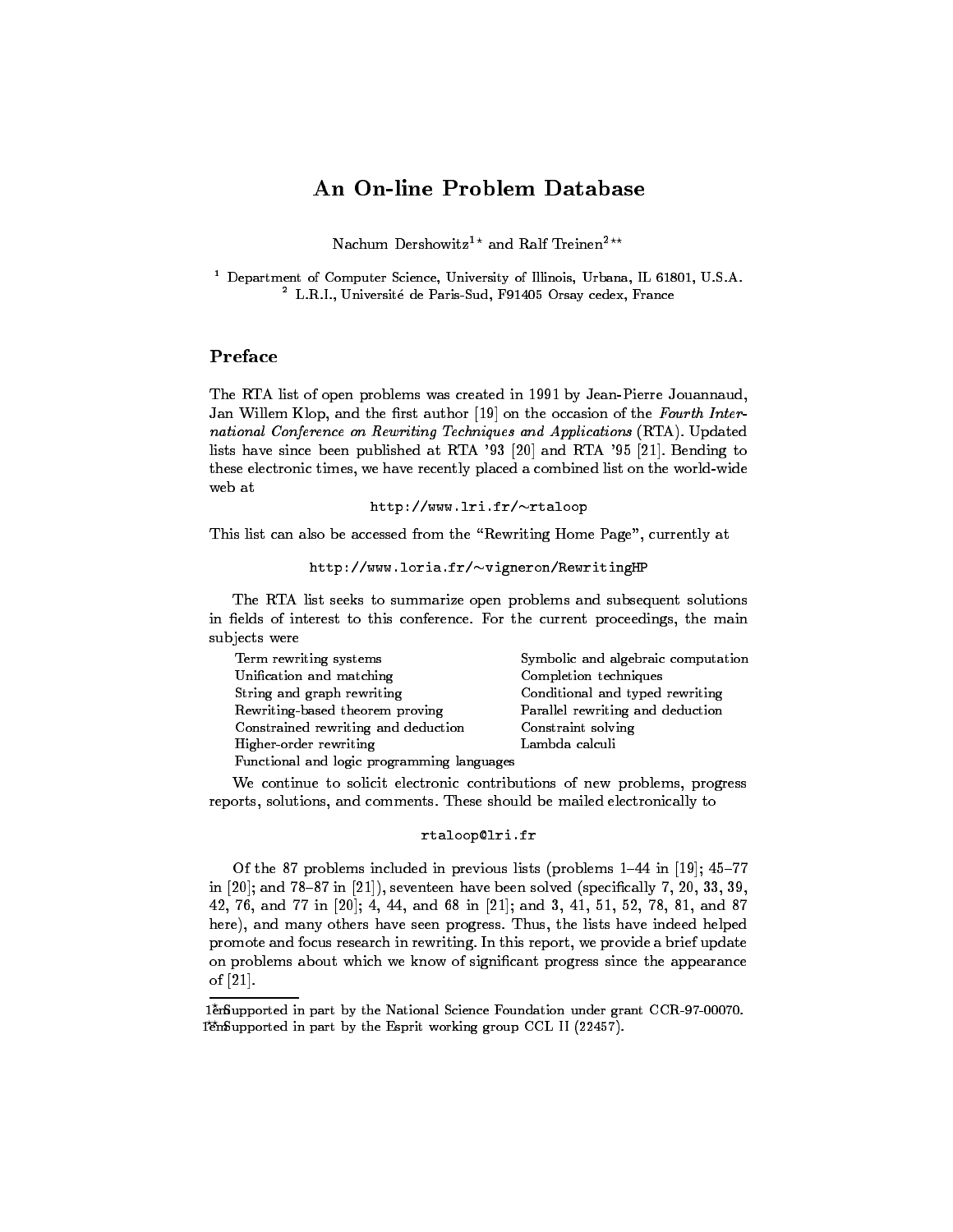# Solved Problems

# Problem  $\#3$  [Deepak Kapur]

A term  $t$  is ground reducible with respect to a rewrite system  $R$  if all its ground (variable-free) instances contain a redex. Ground reducibility is decidable for ordinary rewriting (and finite  $R$ ) [10,31,58], but  $n^{n}$  is the best known upper bound in general,  $2^{m}$   $\sim$   $6^{m}$  and  $2^{m}$   $\sim$   $6^{m}$  are the best upper and lower bounds, respectively, for left-linear systems, where n is the size of the system R and  $c, d$ are constants [31]. Can these bounds be improved?

Ground-reducibility is  $EXPTIME-complete [11].$ 

# Problem #41 [Participants at Unif Val d'Ajol]

The complexity of the theory of finite trees when there are finitely many symbols is known to be PSPACE-hard [41]. Is it in PSPACE? The same question applies to infinite trees.

The problem is non-elementary [80].

### Problem #51 [Hubert Comon, Max Dauchet]

For an arbitrary finite term rewriting system  $R$ , is the first-order theory of one-step rewriting  $(\rightarrow_R)$  decidable? Decidability would imply the decidability of the first-order theory of encompassment (that is, being an instance of a subterm) [8], as well as several known decidability results in rewriting. (It is well known that the theory of  $\rightarrow_R^*$  is in general undecidable.)

This has been answered negatively in [75]. Sharper undecidability results have been obtained for the following subclasses of rewrite systems: linear, shallow,  $\exists^*\forall^*$ -fragment [66]; linear, terminating,  $\exists^*\forall^*\exists^*$ -fragment [81]; right-ground, terminating,  $\exists^*\forall^*$ -fragment [43]. Decidability results have been obtained for the positive existential theory  $[49]$ , the case of unary signatures  $[29]$ , and for left-linear right-ground systems [70].

### Problem #52 [Richard Statman]

It has been remarked by C. Böhm  $[5]$  that Y is a fixed point combinator if and only if  $Y \leftrightarrow Y$  (SI)Y (Y and SIY are convertible). Also, if Y is a fixed point combinator, then so is  $Y(SI)$ . Is there is a fixed point combinator Y for which  $Y \leftrightarrow Y(SI)$ ?

This was solved by  $B$ . Intrigila  $[28]$  who showed that there is no such fixed point combinator.

### Problem #78 [Pierre Lescanne]

There are confluent calculi of explicit substitutions, but these do not preserve termination (strong normalization) [14,45], and there are calculi that are not con fluent on open terms, but which do preserve termination [39]. Is there a calculus of explicit substitution that is both confluent and preserves termination?

The calculus presented in  $\left[48\right]$  enjoys both properties.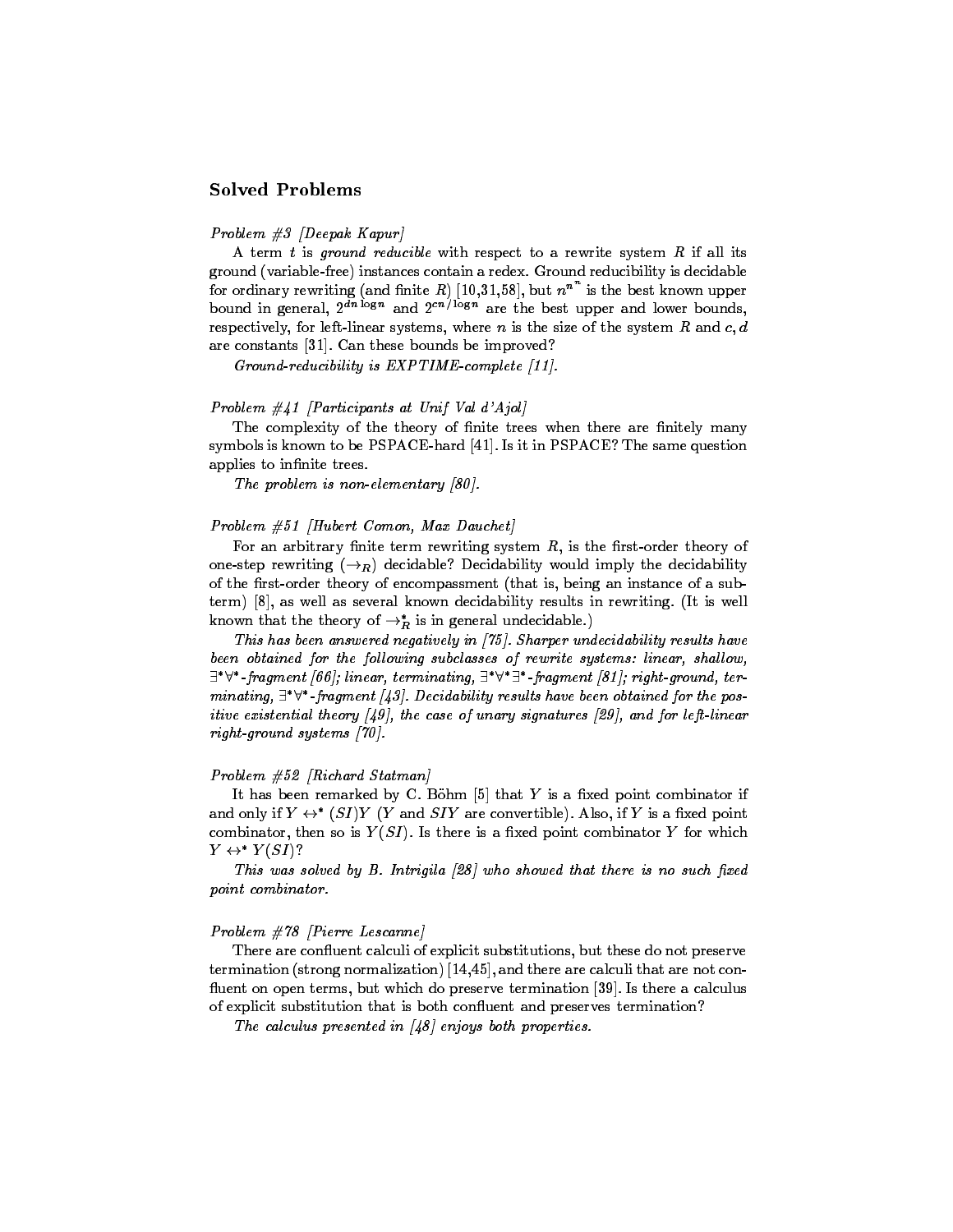### Problem #81 [Andreas Weiermann]

If the termination of a finite rewrite system over a finite signature can be proved using a simplication ordering, then the derivation lengths are bounded  $\mathcal{L}_f$  a hardy function of ordinal level less than the small vesion number  $\varphi_M$ .  $\mathcal{L}_f$ (See [82].) Is it possible to lower this bound by replacing the Hardy function by a slow growing function? That is, is it possible to bound the derivation lengths by a multiply recursive function?

H. Touzet [71] has shown in her thesis that the answer is negative, exhibiting a simplifying rewrite system that has derivation bounds "longer" than multiply recursive. What now remains open is what complexity can be achieved using simplifying rewrite systems.

### Problem #87 [Hans Zantema]

Termination of string-rewriting systems is known to be undecidable [27]. Termination of a single term-rewriting rule was proved undecidable in [16,38]. It is also undecidable whether there exists a simplication ordering that proves termination of a single term rewriting rule [46] (cf. [30]). Is it decidable whether a single term rewrite rule can be proved terminating by a monotonic ordering that is total on ground terms? (With more rules it is not [84].)

A negative solution has been provided in [25].

# Signicant Progress

#### Problem  $\#13$  [Jean-Jacques Lévy]

By a lemma of G. Huet [26], left-linear term-rewriting systems are confluent if, for every critical pair  $t \approx s$  (where  $t = u[r\sigma] \leftarrow u[l\sigma] = g\tau \rightarrow d\tau = s$ , for some rules  $l \to r$  and  $g \to d$ ), we have  $t \to \perp^d s$  (t reduces in one parallel step to s). (The condition  $t \to \rVert s$  can be relaxed to  $t \to \rVert r \leftarrow \rVert s$  for some r when the critical pair is generated from two rules overlapping at the roots; see [73].) What if  $s \rightarrow "t$ for every critical pair  $t \approx s$ ? What if for every  $t \approx s$  we have  $s \rightarrow^{-} t$ ? (Here  $\rightarrow^{-}$ is the reflexive closure of  $\rightarrow$ .) What if for every critical pair  $t \approx s$ , either  $s \rightarrow$   $\rightarrow$  t or  $t \to -s$ ? In the last case, especially, a confluence proof would be interesting; one would then have confluence after critical-pair completion without regard for termination. If these conditions are insufficient, the counterexamples will have to be (besides left-linear) non-right-linear, nonterminating, and nonorthogonal (have critical pairs). See [33].

Significant progress is reported in  $[57]$ .

Problem  $#21$  [Max Dauchet] Is termination of one linear (left and right) rule decidable? Left linearity alone is not enough for decidability [15].

In [20], the following remark was added:

A less ambitious, long-standing open problem (mentioned in [18]) is decidability for one (length-increasing) monadic (string, semi-Thue) rule. Termination is undecidable for nonlength-increasing monadic systems of rules [7]. For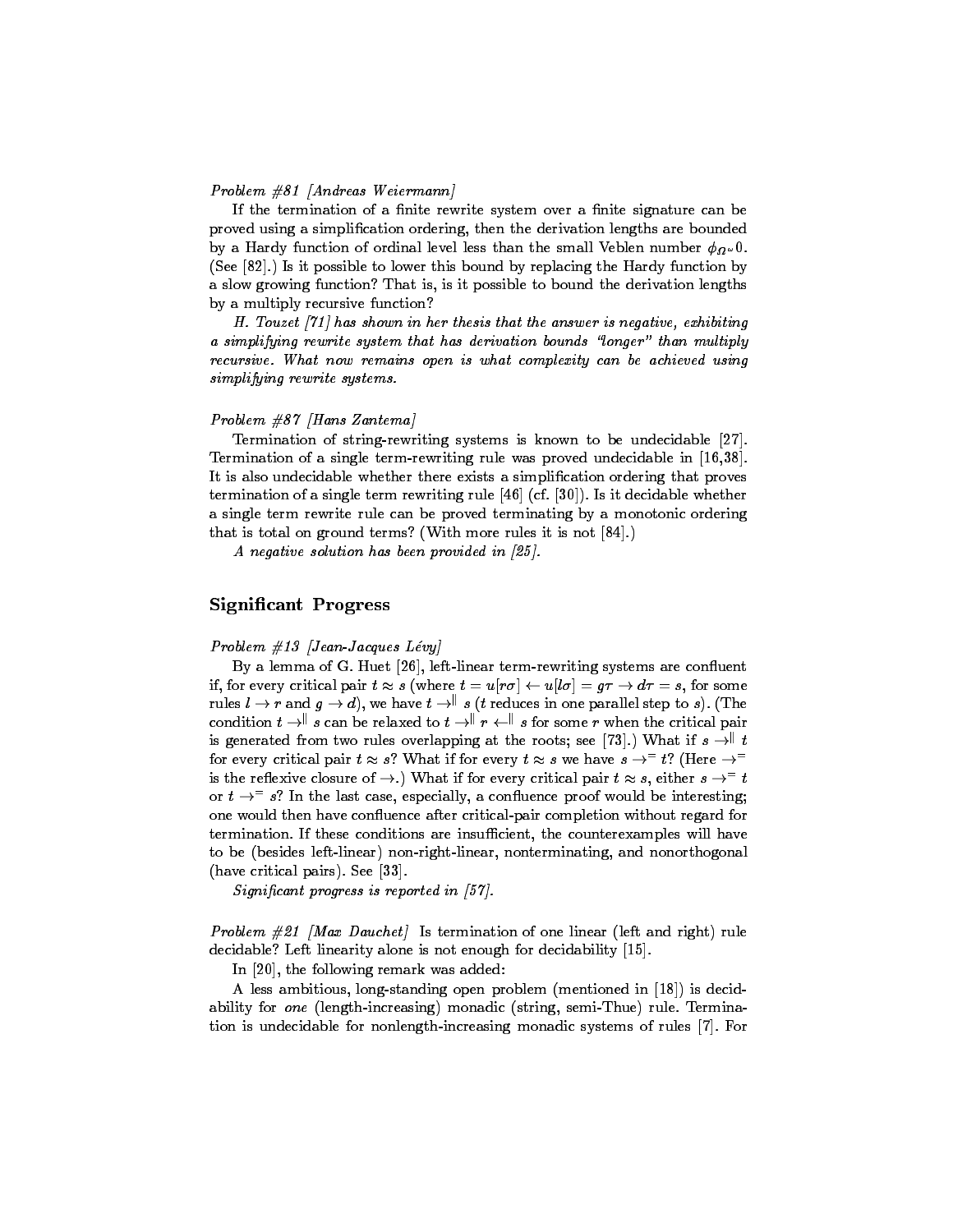one monadic rule, confluence is decidable [37,83]. What about confluence of one nonmonadic rule?

Termination and uniform termination of one string rule of the form  $0^p1^q \rightarrow$ v, where  $p, q > 0, v \in \{0, 1\}^*$ , has been shown decidable [67]. For a fixed system of this form the termination problem is of linear complexity. A simple characterisation of the systems of the above form which are not uniformly terminating has been givem in [34]. It would be nice to extend these results to more general non-overlapping left sides. See also Problem #87.

# Problem #32 [John Pedersen]

Is there a finite term-rewriting system of some kind for free lattices?

As mentioned in Problem  $\#77$  [21], it has been shown in [23] that there is no finite, normal form, associative-commutative term-rewriting system for lattices.

### Problem #43 [Jean-Pierre Jouannaud]

Design a framework for combining constraint solving algorithms.

The combination approach of  $\lfloor 1 \rfloor$  has been extended in  $\lfloor 2 \rfloor$  to constraints involving predicate symbols other that equality, and  $\lceil 3 \rceil$  in turn extends this approach to constraint-solving over solution domains that are not free structures. These results are presented in a uniform framework by  $\lbrack 4 \rbrack$ .

The work of  $[63]$  has been extended to the case of "shared constructors" by [22].

# Problem  $#59$  [M. Kurihara, M. Krishna Rao]

One of the earliest results established on modularity of combinations of termrewriting systems is the confluence of the union of two confluent systems which share no symbols [72]; if symbols are shared modularity is not preserved by union [36]. Some sufficient conditions for modularity of confluence of constructorsharing systems that are terminating have been found [36,47]. Are there interesting sufficient conditions that are independent of termination?

Left-linearity is a sufficient condition, as shown long ago in [62]. In [52], it is established that confluence is modular in the presence of the weak normalization property. (This result has been extended in [61,60] for hierarchical combinations.) In  $[17]$ , some results are given when only one of the systems is terminating.

There are other sufficient conditions for modularity of confluence that do not require termination of the combined system even when function symbols are shared. One set of conditions, viz., "persistence", "relative termination", and  $lr$ -disjointness, is given in  $[77,78]$ . An abstract confluence theorem without termination is given in [24].

Problem  $#61$  [Tobias Nipkow, M. Takahashi] For higher-order rewrite formats as given by combinatory reduction systems [32] and higher-order rewrite systems [50,68], confluence has been proved in the restricted case of orthogonal systems. Can confluence be extended to such systems when they are weakly orthogonal (all critical pairs are trivial)? When critical pairs arise only at the root, con
uence is known to hold.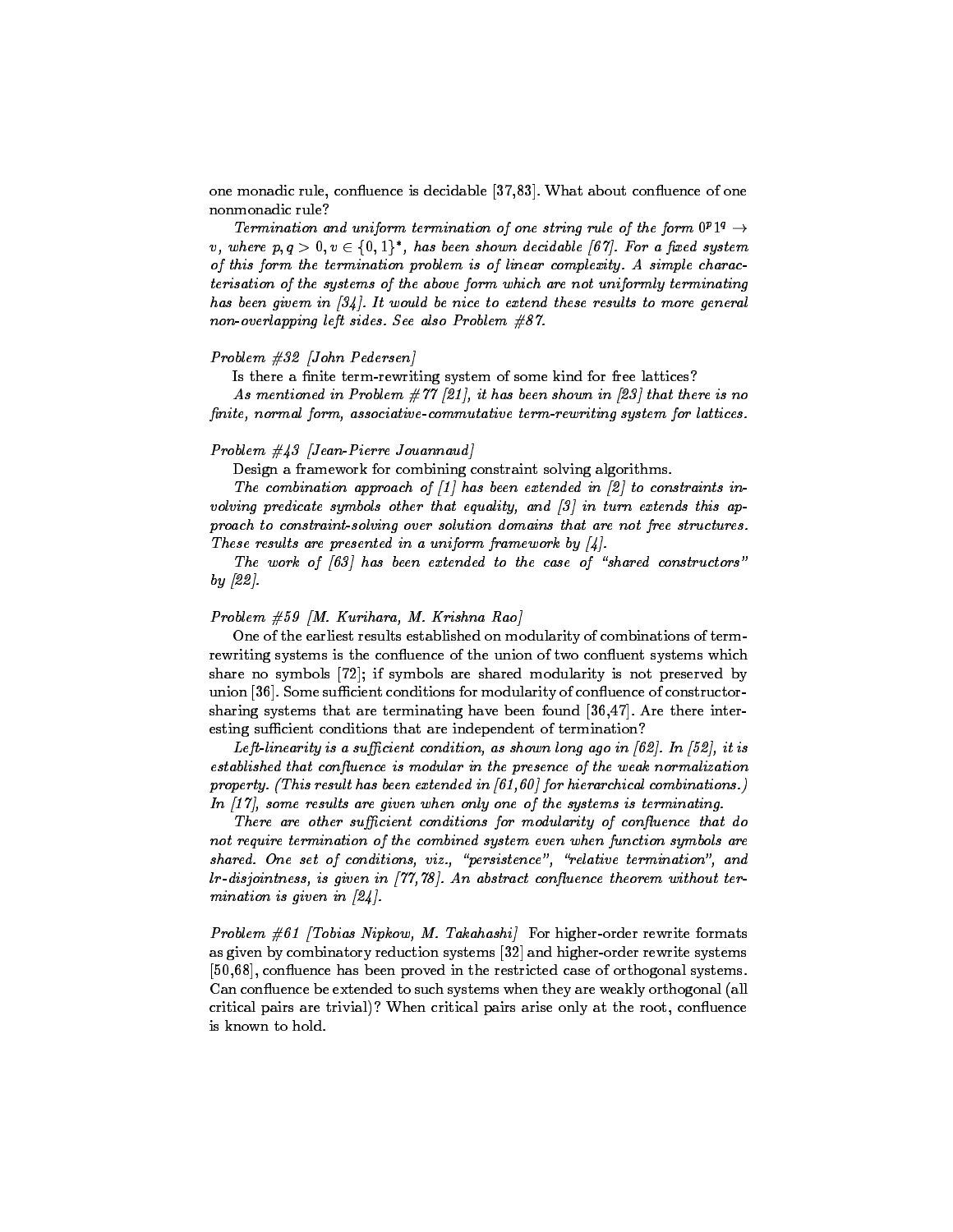Weakly orthogonal higher-order rewriting systems are confluent. This has been shown both via the Tait-Martin-Löf method and via finite developments  $[76]$ .

Details and extensions similar to Huet's parallel closure condition can be found in  $[54, 55, 59]$ .

### Problem #70 [Jean-Claude Raoult]

There exist finite automata for words, trees, and dags. No really good comparable notion is available for graphs. (Perhaps there is one akin to the ideas in [40] on label rewriting.)

A well motivated notion of "graph acceptor" has been presented in  $[69]$ .

### $Problem \#71$  [Jean-Claude Raoult]

There are good algorithms for pattern-matching for words and trees, but not yet for graphs.

An algorithm for finding the rules of a graph grammar that are applicable to a graph has been given in  $[6]$ .

### Problem  $#72$  [Jean-Claude Raoult]

Graph rewritings, like term or word rewritings, are usually finitely branching. There are relations that are not finitely branching, yet satisfy good properties: rational transductions of words, tree-transductions. A good definition of graph transduction, that extends rational word transductions is still lacking.

See [12,13].

#### $Problem \#73$  [Jean-Claude Raoult]

Termination is, as we know, undecidable. Yet, there are several sufficient conditions ensuring termination for word and term rewritings. Most are suitable extensions of Higman's or Kruskal's embeddings [35]. Robertson and Seymour [65] have achieved a similar theorem for undirected graphs. However, no embedding theorem has yet been proved for directed graphs, and (consequently?) powerful termination orderings remain to be designed.

In  $[64]$ , embedding theorems are proved for directed wgo-labelled graphs and hypergraphs.

### Problem #79 [Mizuhito Ogawa]

Does a system that is non-overlapping under unification with infinite terms (unification without "occur-check"  $[44]$ ) have unique normal forms? This conjecture was originally proposed in [51] with an incomplete proof, as an extension of the result on strongly non-overlapping systems [32,9]. Related results appear in [56,74,42], but the original conjecture is still open. This is related to Problem #58. This problem is also related with modularity of confluence of systems sharing constructors, see [53].

The answer is yes if the system is also nonduplicating  $[78]$ . A direct technique is given in [78]. The nonduplicating condition can be relaxed under a certain technical condition  $[78]$ . Some extensions to handle root overlaps are given in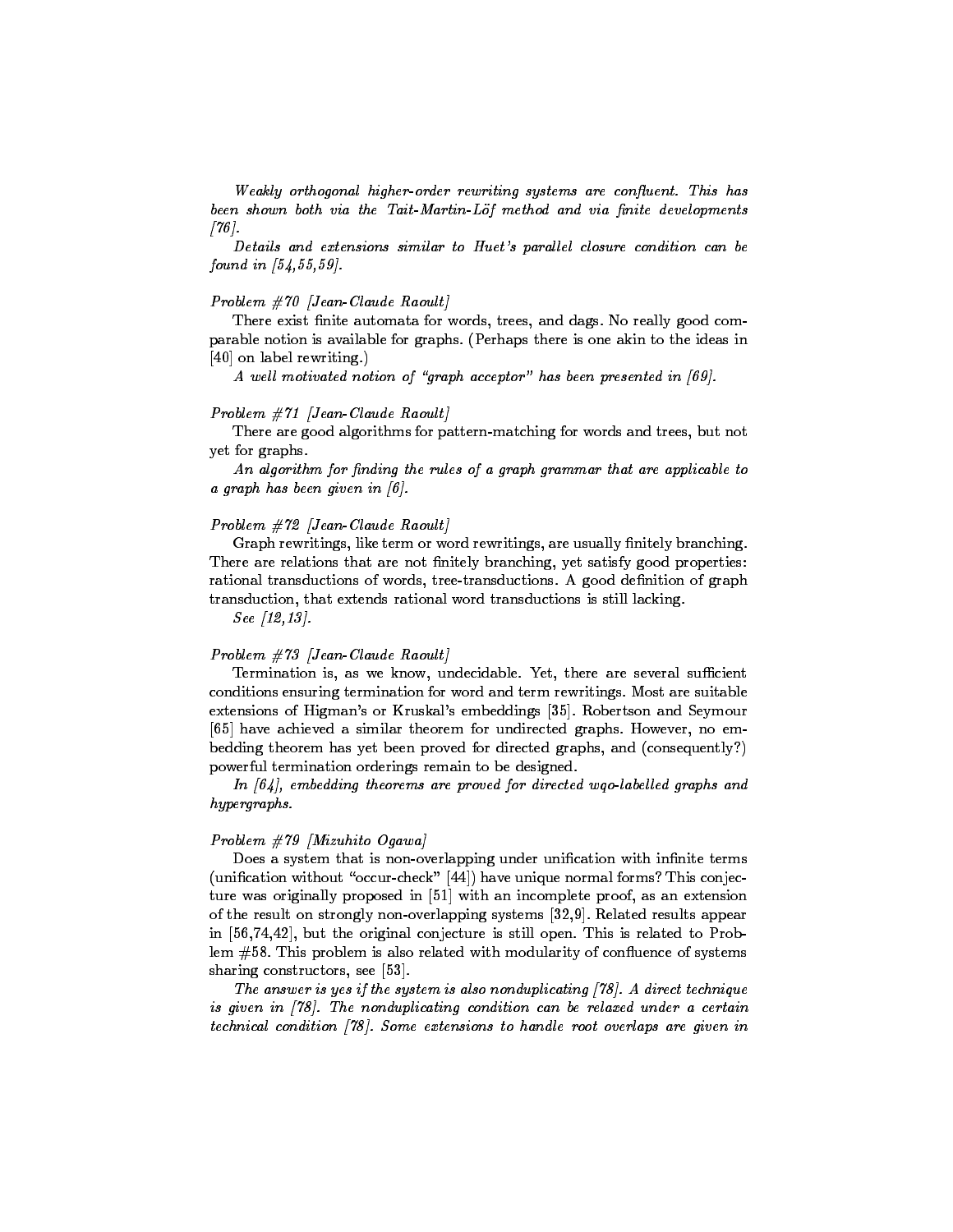$[79]$  and a restricted version of the result in  $[9]$  is also proved using the direct technique in [79].

# Acknowledgements

We couldn't have produced this report without the advice we received from many people: Franz Baader, Witold Charatonik, Adam Cichon, Bruno Courcelle, Miki Herman, Benedetto Intrigila, Jean-Pierre Jouannaud, Pierre Lescanne, Krishna Rao Madala, Albert Meyer, Aart Middeldorp, Cesar Munoz, Tobias Nipkow, Enno Ohlebusch, Vincent van Oostrom, Michio Oyamaguchi, Detlef Plump, Michael Rusinowitich, Graud Senizergues, Wayne Snyder, Richard Statman, Hlne Touzet, Rakesh Verma, and Hans Zantema.

# References

- 1. F. Baader and K. Schulz. Unication in the union of disjoint equational theories: Combining decision procedures. In D. Kapur, editor, Proceedings of the Eleventh International Conference on Automated Deduction (Saratoga Springs, NY), volume 607 of Lecture Notes in Artificial Intelligence, Berlin, June 1992. Springer-Verlag.
- 2. F. Baader and K. Schulz. Combination of constraint solving techniques: An algebraic point of view. In Proceedings of the 6th International Conference on Rewriting Techniques and Applications, volume 914 of Lecture Notes in Artificial Intelligence, pages 352-366, Kaiserslautern, Germany, 1995. Springer Verlag.
- 3. F. Baader and K. Schulz. On the combination of symbolic constraints, solution domains, and constraint solvers. In Proceedings of the International Conference on Principles and Practice of Constraint Programming, CP95, volume 976 of Lecture Notes in Artificial Intelligence, Cassis, France, 1995. Springer Verlag.
- 4. F. Baader and K. Schulz. Combination of constraint solvers for free and quasi-free structures. Theoretical Computer Science, 1998. To appear.
- 5. H. P. Barendregt. The Lambda Calculus, its Syntax and Semantics. North-Holland, Amsterdam, second edition, 1984.
- 6. M. Bidoit and M. Dauchet, editors. Theory and Practice of Software Development, Lecture Notes in Computer Science, vol. 1214, Lille, France, April 1997. Springer-Verlag.
- 7. H. Bunke, T. Glauser, and T.-H. Tran. An efficient implementation of graph grammars based on the RETE-matching algorithm. In H. Ehrig, H.-J. Kreowski, and G. Rozenberg, editors, Graph Grammars and Their Application to Computer Science, volume 532 of Lecture Notes in Computer Science, pages 174-189, 1991.
- 8. A.-C. Caron. Linear bounded automata and rewrite systems: Influence of initial configurations on decision properties. In Proceedings of the International Joint Conference on Theory and Practice of Software Development, volume 1: Colloquium on Trees in Algebra and Programming (Brighton, U.K.), volume 493 of Lecture Notes in Computer Science, pages 74-89, Berlin, April 1991. Springer-Verlag.
- 9. A.-C. Caron, J.-L. Coquide, and M. Dauchet. Encompassment properties and automata with constraints. In C. Kirchner, editor, Proceedings of the Fifth International Conference on Rewriting Techniques and Applications, volume 690 of Lecture Notes in Computer Science, Montreal, Canada, 1993. Springer-Verlag.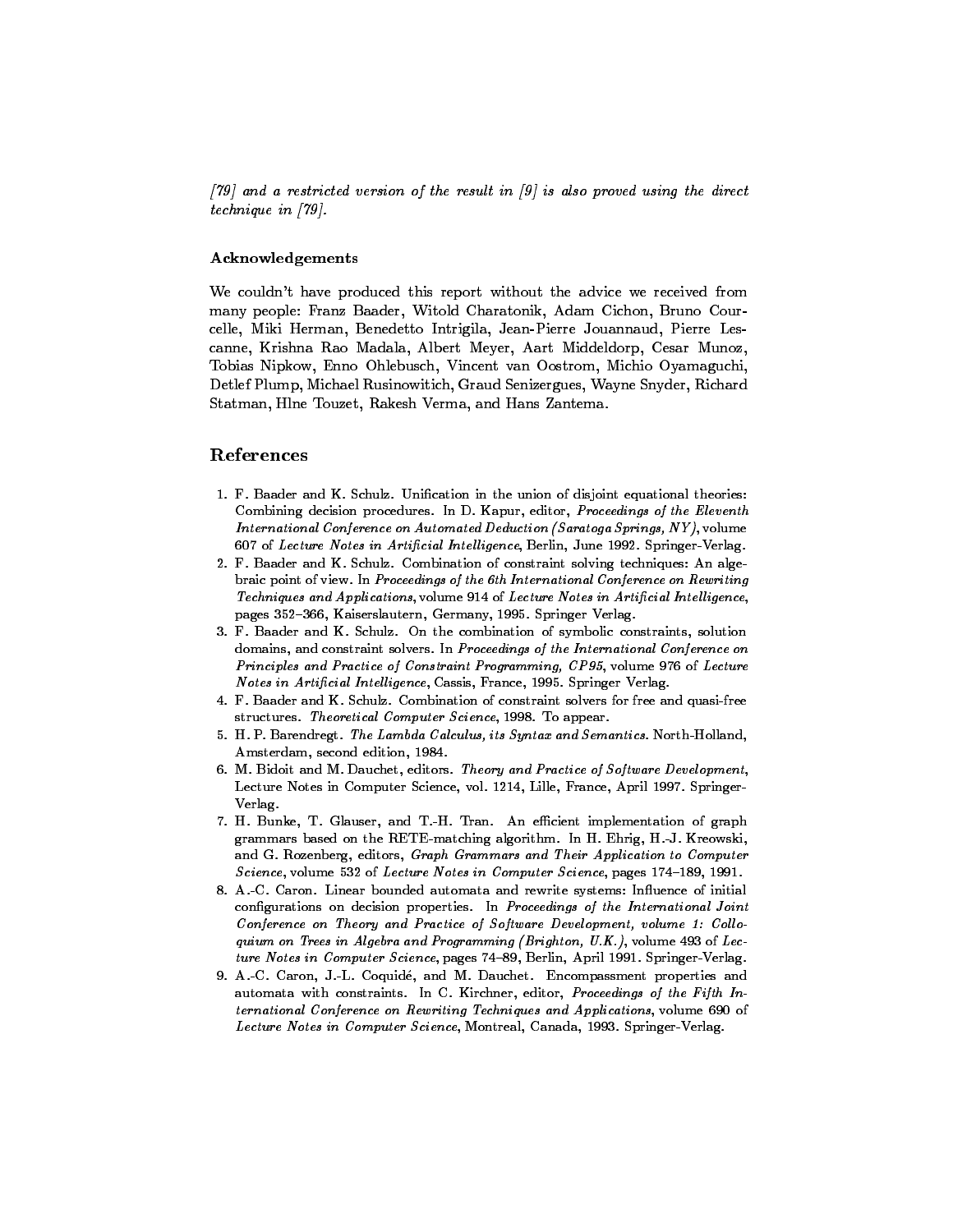- 10. P. Chew. Unique normal forms in term rewriting systems with repeated variables. In Proceedings of the Thirteenth Annual Symposium on Theory of Comput $ing, pages 7-18. ACM, 1981.$
- 11. H. Comon. Unification et Disunification: Théorie et Applications. PhD thesis, l'Institut National Polytechnique de Grenoble, 1988.
- 12. H. Comon, editor. 8th International Conference on Rewriting Techniques and Applications, Lecture Notes in Computer Science, vol. 1232, Sitges, Spain, June 1997. Springer-Verlag.
- 13. H. Comon and F. Jacquemard. Ground reducibility is EXPTIME-complete. In Twelfth Annual IEEE Symposium on Logic in Computer Science, pages 26-34, Warsaw,Poland, June 1997. IEEE.
- 14. B. Courcelle. Monadic-second order graph transductions: A survey. Theoretical  $Computer\, Science,$   $126:53-75,$  1994.
- 15. B. Courcelle. The expression of graph properties and graph transformations in monadic second-order logic. In G. Rozenberg, editor, Handbook of graph grammars and computing by graph transformations, vol. 1: Foundations, chapter 5, pages  $313-$ 400. World Scientic, New-Jersey, London, 1997.
- 16. P.-L. Curien, T. Hardin, and J.-J. Lévy. Confluence properties of weak and strong calculi of explicit substitutions. RR 1617, Institut National de Rechereche en Informatique et en Automatique, Rocquencourt, February 1992.
- 17. M. Dauchet. Simulation of Turing machines by a left-linear rewrite rule. In N. Dershowitz, editor, Proceedings of the Third International Conference on Rewriting Techniques and Applications (Chapel Hill,  $NC$ ), volume 355 of Lecture Notes in Computer Science, pages 109-120, Berlin, April 1989. Springer-Verlag.
- 18. M. Dauchet. Simulation of Turing machines by a regular rewrite rule. Theoretical  $Computer Science, 103(2):409-420, 1992.$
- 19. N. Dershowitz. Innocuous constructor-sharing combinations. In Comon [?], pages  $202 - 216$
- 20. N. Dershowitz and J.-P. Jouannaud. Rewrite systems. In J. van Leeuwen, editor, Handbook of Theoretical Computer Science, volume B: Formal Methods and Semantics, chapter 6, pages 243-320. North-Holland, Amsterdam, 1990.
- 21. N. Dershowitz, J.-P. Jouannaud, and J. W. Klop. Open problems in rewriting. In R. Book, editor, Proceedings of the Fourth International Conference on Rewriting Techniques and Applications (Como, Italy), volume 488 of Lecture Notes in Computer Science, pages  $445-456$ , Berlin, April 1991. Springer-Verlag.
- 22. N. Dershowitz, J.-P. Jouannaud, and J. W. Klop. More problems in rewriting. In C. Kirchner, editor, Proceedings of the Fifth International Conference on Rewriting Techniques and Applications (Montreal, Canada), volume 690 of Lecture Notes in Computer Science, pages  $468-487$ , Berlin, June 1993. Springer-Verlag.
- 23. N. Dershowitz, J.-P. Jouannaud, and J. W. Klop. Problems in rewriting III. In Proceedings of the Sixth International Conference on Rewriting Techniques and Applications (Kaiserslautern, Germany), Lecture Notes in Computer Science, Berlin, April 1995. Springer-Verlag.
- 24. E. Domenjoud, F. Klay, and C. Ringeissen. Combination techniques for nondisjoint equational theories. In A. Bundy, editor, CADE 94, volume 814 of Lecture Notes in Artificial Intelligence, pages  $267-281$ , Nancy, France, 1994. Springer-Verlag.
- 25. R. Freese. personal communication, 1993.
- 26. H. Ganzinger, editor. 7th International Conference on Rewriting Techniques and Applications, Lecture Notes in Computer Science, vol. 1103, New Brunswick, NJ, USA, July 1996. Springer-Verlag.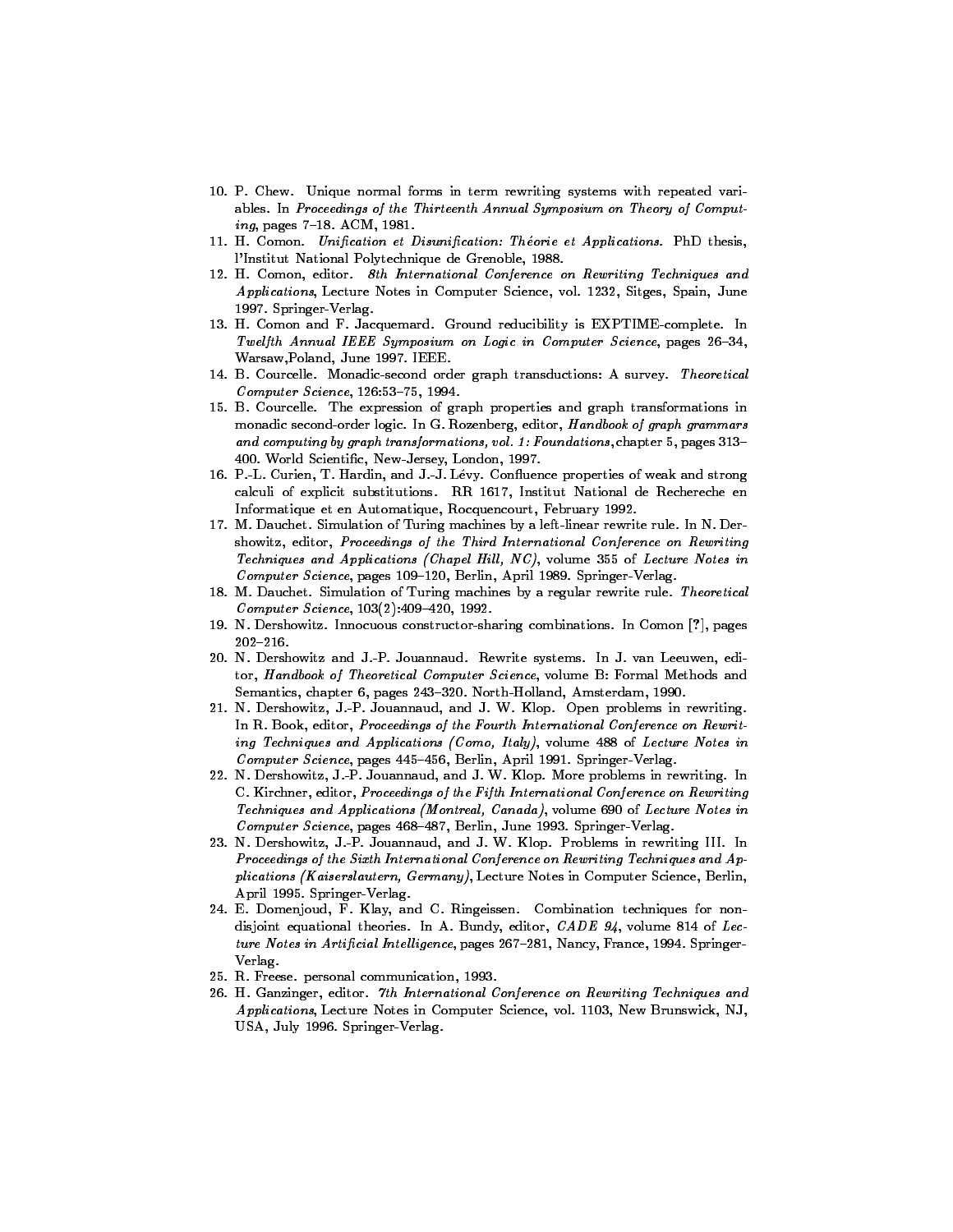- 27. A. Geser. Relative Termination. PhD thesis, Universitt Passau, Passau, Germany, 1990.
- 28. A. Geser, A. Middeldorp, E. Ohlebusch, and H. Zantema. Relative undecidability in the termination hierarchy of single rewrite rules. In Bidoit and Dauchet [?], pages 237-248.
- 29. G. Huet. Confluent reductions: Abstract properties and applications to term rewriting systems. J. of the Association for Computing Machinery,  $27(4)$ :797-821, October 1980.
- 30. G. Huet and D. S. Lankford. On the uniform halting problem for term rewriting systems. Rapport laboria 283, Institut de Recherche en Informatique et en Automatique, Le Chesnay, France, March 1978.
- 31. B. Intrigila. Non-existent statman's double fixed point combinator does not exist, indeed. Information and Computation,  $137(1):35-40$ , 1997.
- 32. F. Jacquemard. Automates d'arbres et Réécriture de termes. PhD thesis, Université de Paris-Sud, 1996. In French.
- 33. J.-P. Jouannaud and H. Kirchner. Construction d'un plus petit ordre de simpli cation. RAIRO Theoretical Informatics,  $18(3):191-207$ , 1984.
- 34. D. Kapur, P. Narendran, and H. Zhang. On sufficient completeness and related properties of term rewriting systems. Acta Informatica,  $24(4):395-415$ , August 1987.
- 35. J. W. Klop. Combinatory Reduction Systems, volume 127 of Mathematical Centre Tracts. Mathematisch Centrum, Amsterdam, 1980.
- 36. J. W. Klop. Term rewriting systems. In S. Abramsky, D. M. Gabbay, and T. S. E. Maibaum, editors, Handbook of Logic in Computer Science, volume 2, chapter 1, pages 1-117. Oxford University Press, Oxford, 1992.
- 37. Y. Kobayashi, M. Katsura, and K. Shikishima-Tsuji. Termination and derivational complexity of confluent one-rule string-rewriting systems. Technical report, Toho university, Japan, 1997.
- 38. J. B. Kruskal. Well-quasi-ordering, the Tree Theorem, and Vazsonyi's conjecture. Transactions of the American Mathematical Society, 95:210-225, May 1960.
- 39. M. Kurihara and A. Ohuchi. Modularity of simple termination of term rewriting systems with shared constructors. Theoretical Computer Science, 103:273-282, 1992.
- 40. W. Kurth. Termination und Konfluenz von Semi-Thue-Systems mit nur einer Regel. PhD thesis, Technische Universitat Clausthal, Clausthal, Germany, 1990. In German.
- 41. P. Lescanne. On termination of one rule rewrite systems. Theoretical Computer  $Science, 132:409-420, 1992.$
- 42. P. Lescanne and J. Rouyer-Degli. The calculus of explicit substitutions  $\lambda v$ . Technical Report RR-2222, INRIA-Lorraine, January 1994.
- 43. I. Litovski, Y. Métivier, and E. Sopena. Definitions and comparisons of local computations on graphs. Mathematical Systems Theory, to appear. Available as internal report 91-43 of LaBRI, University of Bordeaux 1.
- 44. M. J. Maher. Complete axiomatizations of the algebras of the finite, rational and infinite trees. In Proceedings of the Third IEEE Symposium on Logic in Computer Science, pages 348-357, Edinburgh, UK, July 1988. IEEE, Computer Society Press.
- 45. K. Mano and M. Ogawa. A new proof of Chew's theorem. Technical report, IPSJ PRG94-19-7, 1994.
- 46. J. Marcinkowski. Undecidability of the first order theory of one-step right ground rewriting. In Comon  $[?]$ , pages 241-253.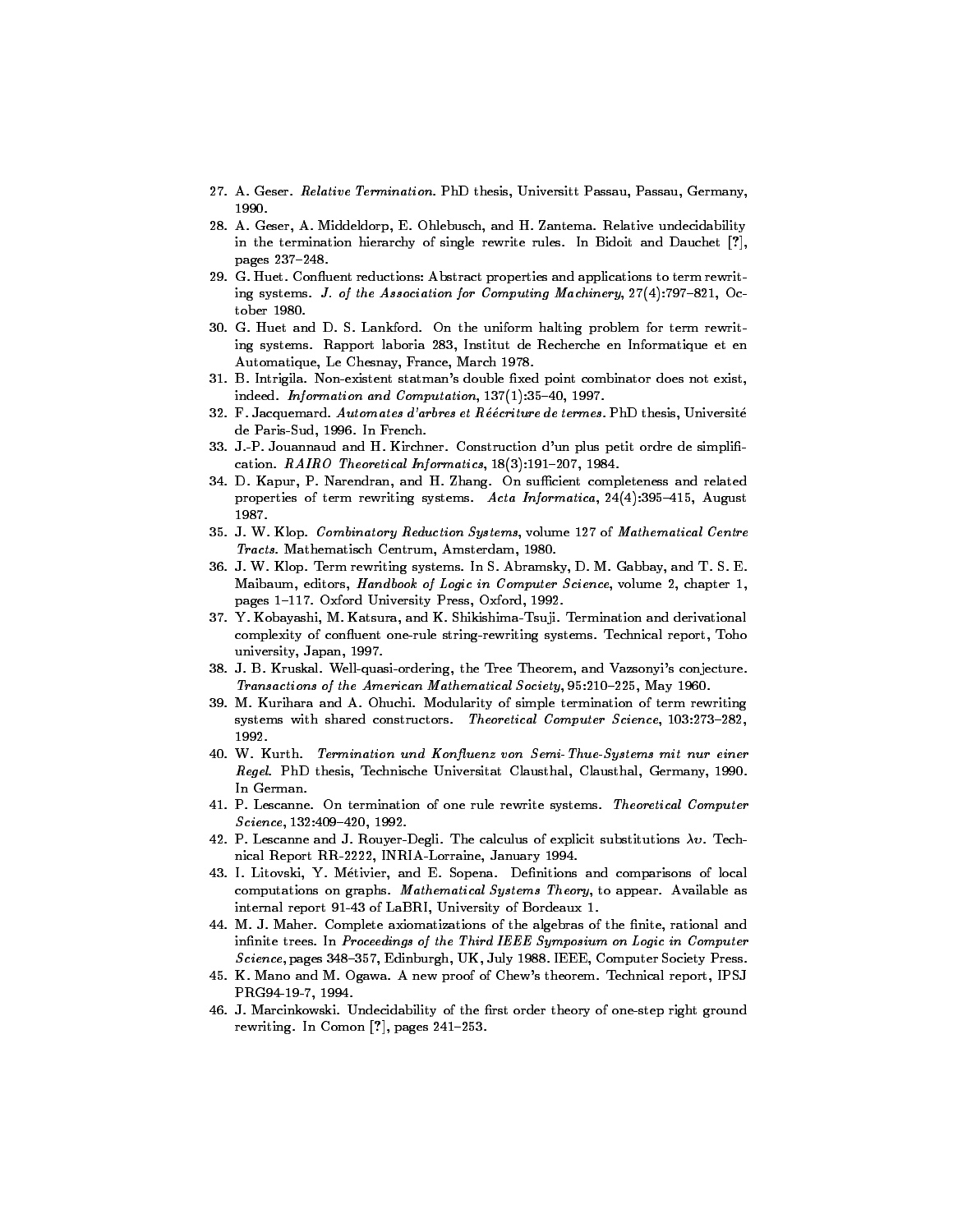- 47. A. Martelli and G. Rossi. Efficient unification with infinite terms in logic programming. In International conference on fifth generation computer systems, pages 202-209, 1984.
- 48. P.-A. Melliès. Typed  $\lambda$ -calculi with explicit substitutions may not terminate, 1995. To appear. To appear.
- 49. A. Middeldorp and B. Gramlich. Simple termination is difficult. Applicable Algebra in Engineering, Communication and Computing,  $6(2):115{-}128$ , 1995.
- 50. A. Middeldorp and Y. Toyama. Completeness of combinations of constructor systems. In R. Book, editor, Proceedings of the Fourth International Conference on Rewriting Techniques and Applications (Como, Italy), volume 488 of Lecture Notes in Computer Science, pages 174-187, Berlin, April 1991. Springer-Verlag.
- 51. C. Muñoz. Confluence and preservation of strong normalisation in an explicit substitutions calculus (extended abstract). In Eleventh Annual IEEE Symposium on Logic in Computer Science, pages 440-447, New Brunswick, New Jersey, July 1996. IEEE Computer Society Press.
- 52. J. Niehren, M. Pinkal, and P. Ruhrberg. On equality up-to constraints over finite trees, context unification and one-step rewriting. In  $14$ th International Conference on Automated Deduction, Townsville, Australia, July 1997. To appear.
- 53. T. Nipkow. Higher-order critical pairs. In Proceedings of the Sixth Symposium on Logic in Computer Science, pages 342-349, Amsterdam, The Netherlands, 1991. IEEE.
- 54. M. Ogawa and S. Ono. On the uniquely converging property of nonlinear term rewriting systems. Technical report, IEICE COMP89-7, 1989.
- 55. E. Ohlebusch. On the modularity of con
uence of constructor-sharing term rewriting systems. In 19th Colloquium on Trees in Algebra and Programming, volume 787 of  $LNCS$ , pages 261-275. Springer-Verlag, 1994.
- 56. E. Ohlebusch. On the modularity of confluence of constructor-sharing term rewriting systems. In Proceedings of the Colloquium on Trees in Algebra and Programming, 1994.
- 57. V. v. Oostrom. Confluence for Abstract and Higher-Order Rewriting. PhD thesis, Vrije Universiteit, Amsterdam, 1994.
- 58. V. v. Oostrom. Developing developments. Theoretical Computer Science, 175:159-181, 1997.
- 59. M. Oyamaguchi and Y. Ohta. On the con
uent property of right-ground term rewriting systems. Trans. IEICE, J76-D-I:39-45, 1993.
- 60. M. Oyamaguchi and Y. Ohta. A new parallel closed condition for Church-Rosser of left-linear term rewriting systems. In Comon [?], pages 187-201.
- 61. D. A. Plaisted. Semantic confluence tests and completion methods. *Information* and Control,  $65(2/3):182{-}215$ , May/June 1985.
- 62. F. v. Raamsdonk. Confluence and Normalization for Higher-Order Rewriting. PhD thesis, Vrije Universiteit, Amsterdam, 1996.
- 63. M. K. Rao. Modular aspects of term graph rewriting. Theoretical Computer Science. To appear. Special issue on Rewriting Techniques and Applications conference RTA'96.
- 64. M. K. Rao. Semi-completeness of hierarchical and super-hierarchical combinations of term rewriting systems. In Theory and Practice of Software Development, TAPSOFT'95, volume 915 of Lecture Notes in Computer Science, pages 379-393. Springer-Verlag, 1995.
- 65. J.-C. Raoult and J. Vuillemin. Operational and semantic equivalence between recursive programs. J. of the Association for Computing Machinery,  $27(4):772-$ 796, October 1980.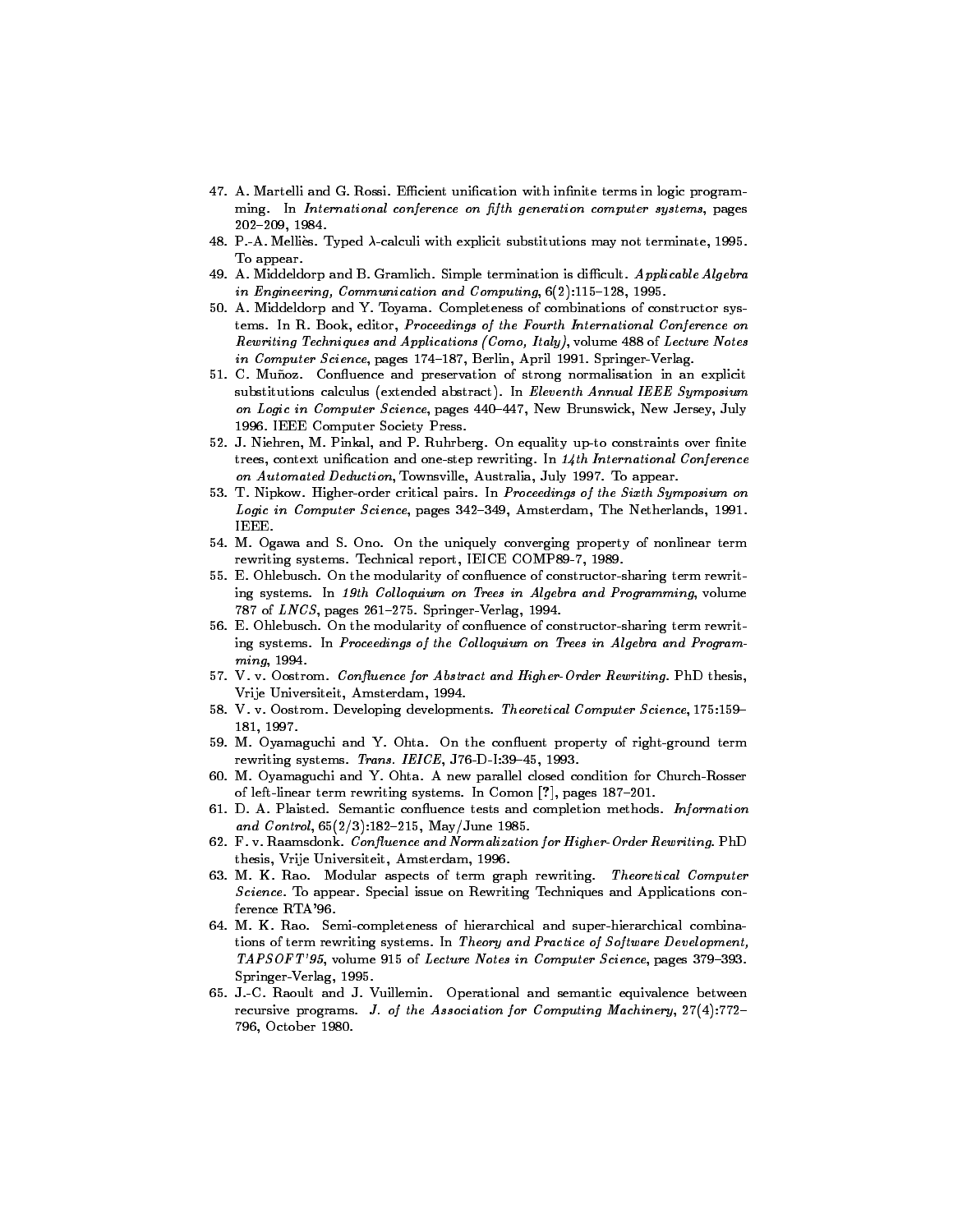- 66. C. Ringeissen. Unication in a combination of equational theories with shared constants and its application to primal algebras. In A. Voronkov, editor, Proceedings of the Conference on Logic Programming and Automated Reasoning (St. Petersburg, Russia), volume 624 of Lecture Notes in Artificial Intelligence, Berlin, July 1992. Springer-Verlag.
- 67. N. Robertson and P. Seymour. Graph minors 23: Nash-williams' immersion conjecture. Preprint, March 1996.
- 68. N. Robertson and P. D. Seymour. Graph minors IV. Tree-width and well-quasiordering. Submitted 1982; revised January 1986.
- 69. F. Seynhaeve, M. Tommasi, and R. Treinen. Grid structures and undecidable constraint theories. In Bidoit and Dauchet [?], pages 357-368.
- 70. G. Snizergues. On the termination problem for one-rule semi-Thue system. In Ganzinger [?], pages 302-316.
- 71. M. Takahashi.  $\lambda$ -calculi with conditional rules. In M. Bezem and J. F. Groote, editors, Proceedings of the International Conference on Typed Lambda Calculi and Applications (Utrecht, The Netherlands), volume 664 of Lecture Notes in Computer Science, pages 406-417, Berlin, 1993. Springer-Verlag.
- 72. W. Thomas. Automata theory on trres and partial orders. In Bidoit and Dauchet  $[?]$ , pages 20-38.
- 73. S. Tison. Automates comme outil de decision dans les arbres. Dossier d'habilitation a diriger des recherches, December 1990. In French.
- 74. H. Touzet. Proprits combinatoires pour la terminaison de systmes de rcriture. PhD thesis, Universit Henri Poincar - Nancy 1, Nancy, France, September 1991. In French.
- 75. Y. Toyama. On the Church-Rosser property for the direct sum of term rewriting systems. J. of the Association for Computing Machinery,  $34(1):128{-}143$ , January
- 76. Y. Toyama. Commutativity of term rewriting systems. In K. Fuchi and L. Kott, editors, Programming of Future Generation Computers II, pages 393-407. North-Holland, 1988.
- 77. Y. Toyama and M. Oyamaguchi. Church-Rosser property and unique normal form property of non-duplicating term rewriting systems. In N. Dershowitz and N. Lindenstrauss, editors, Workshop on Conditional Term Rewriting Systems (Jerusalem, July 1994), Lecture Notes in Computer Science. Springer-Verlag, to appear.
- 78. R. Treinen. The first-order theory of one-step rewriting is undecidable. In Ganzinger  $[?]$ , pages 276-286.
- 79. V. v. Oostrom and F. v. Raamsdonk. Weak orthogonality implies con
uence: the higher-order case. In A. Nerode and Y. V. Matiyasevich, editors, Third International Symposium on the Logical Foundations of Computer Science, volume 813 of Lecture Notes in Computer Science, pages 379-392, St. Petersburg, Russia, July 1994. Springer-Verlag.
- 80. R. M. Verma. Unique normal forms and confluence for rewrite systems. In Int'l Joint Conf. on Artificial Intelligence, pages 362-368, 1995.
- 81. R. M. Verma. Unicity and modularity of con
uence for term rewriting systems. Technical report, University of Houston, 1996.
- 82. R. M. Verma. Unique normal forms for nonlinear term rewriting systems: Root overlaps. In Symp. on Fundamentals of Computation Theory, volume 1279 of Lecture Notes in Computer Science, pages 452-462. Springer-Verlag, September 1997.